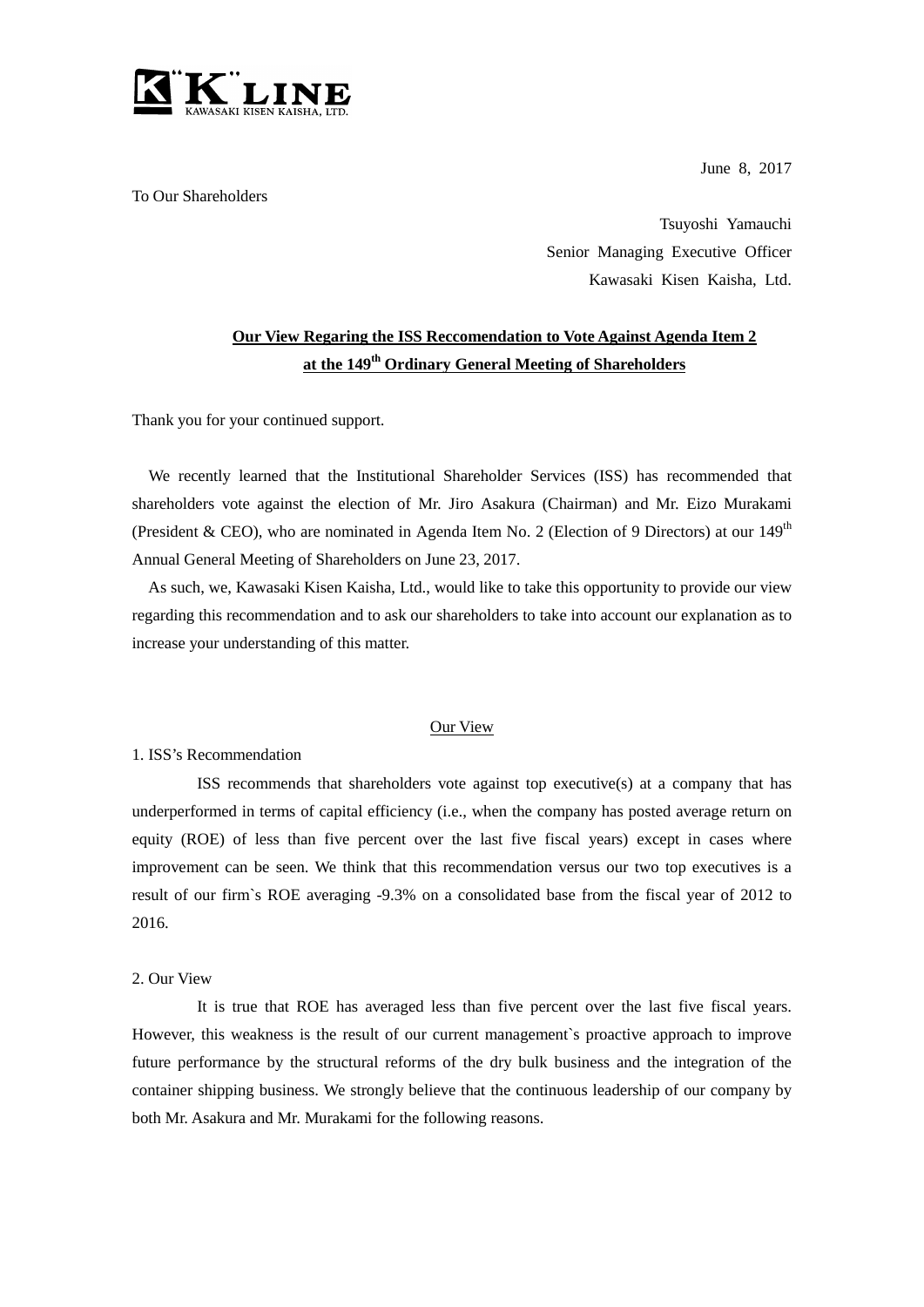

## ① The Decline of ROE is due to Weak Conditions in the Shipping Market

The business environment of the shipping industry showed a gradual improvement from the historical low in rates in the beginning of the fiscal year 2016. Although East-West routes trended better in the second half of the year, container ships were also affected by the weak market and rates did not recover adequately. Due to the impact of the weakness in the first half we recorded a larger loss then in the previous year. Conditions improved from the historically low rates recorded at the beginning of the year for dry bulk vessels and there has been an improvement in the spare freight capacity situation, the market has not yet returned to where it is possible to break even. The severe environment for shipping has also greatly affected the other two major Japanese shipping companies, Nippon Yusen Kaisha (NYK) and Mitsui O.S.K. Lines, resulting in ROEs of -41.0% and 0.9%, respectively.

Given the unlikelihood of a rapid recovery in market conditions, we have taken counter-measures such as continuing structural reform of the dry bulk business department. We also recorded impairment losses in the container ships business, heavy-lift ship business, and offshore support vessels businesses. As a result, consolidated ROE came in at -48.5% this period.

 We believe that the response from ISS is a result of an adherence to a formulaic standard for financial results and that the firm did not adequately analyze the historically harsh market conditions resulting in all time low ROEs recorded by the whole shipping industry. Working among severe market conditions we think that the drop in our ROE of 2016 is a result of our efforts to conduct structural reform with the goal to improve performance in the future.

②Integration of the Container Shipping Businesses of Japan`s Three Major Shipping Companies

In July of 2017, we plan to establish a joint-venture company with NYK and Mitsui O.S.K. lines for the purpose of integrating the container vessel businesses of the three firms (including the overseas terminal business). We have already concluded the contract for the business integration and agreement between shareholders. In recent years, competition in the shipping industry has continued to heighten due to the increasing scale created by M&A activity resulting in large changes to the structure of the industry. We made the decision to combine our business in order that we can strive for stable and sustainable management based on the spirit of the three companies. .

We think that the new joint venture will be able to work to achieve stable profitability quickly. We think that the realization of synergies from combining the best practices of the three firms as well as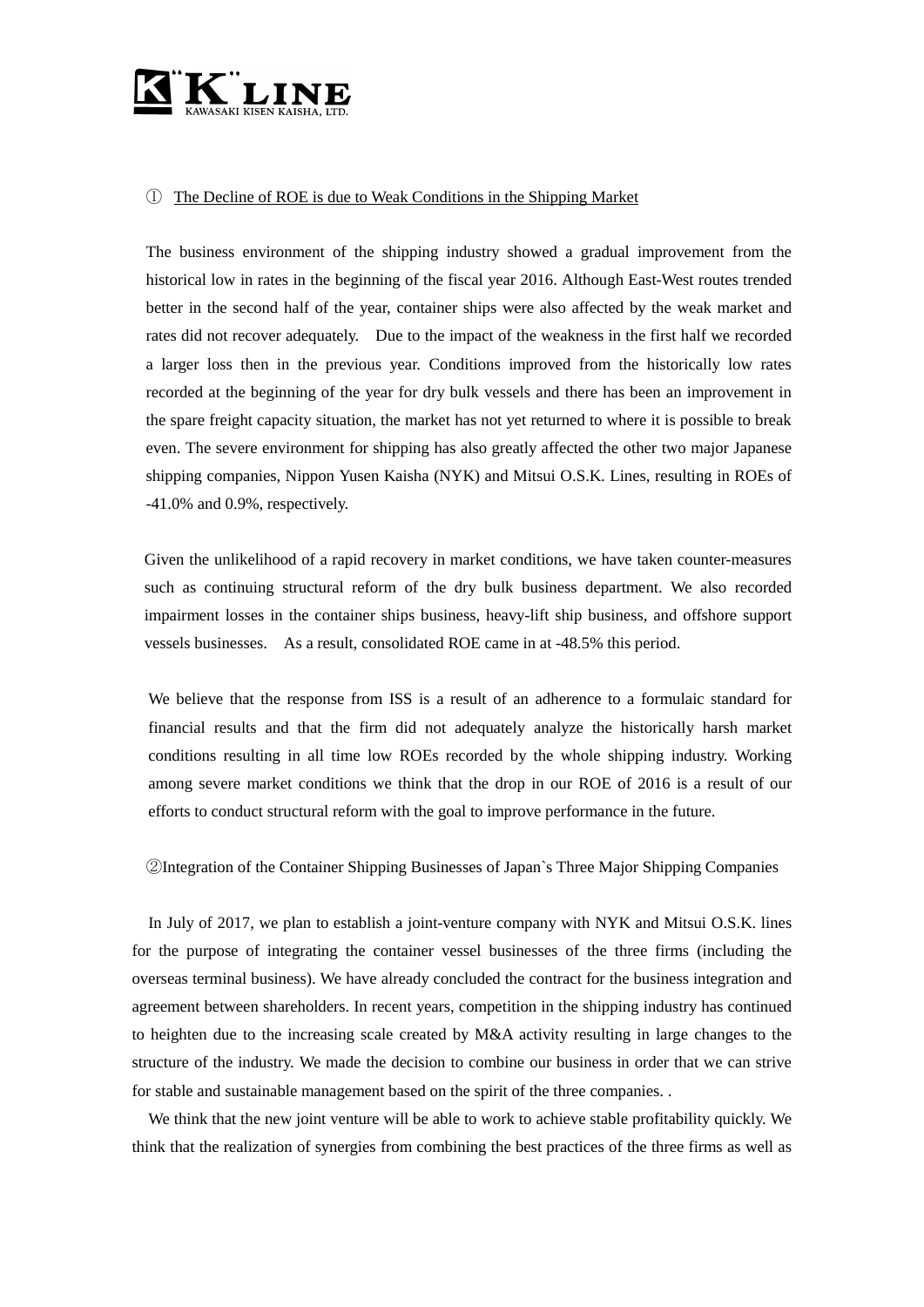

the scale merit created by combining tonnage capacity of 1.43 million TEU (excluding excess orders) should result in an positive effect of approximately 110 billion yen annually as a result of the integration. In addition, we believe that we can provide high quality and competitive service by enhancing our global container ship network in order to provide a high-quality and competitive service to respond to our clients' needs.

With the collaboration of the three major Japanese shipping companies, we are making every effort to strengthen our competitive level to match that of the global shipping industry of recent years. We believe that Chairman Asakura and President Murakami's strong determination and leadership are vital to the success of not only our company but also to realize the goals of the consolidation.

\*For further information regarding the notification of our new container shipping joint venture, please go to the link below.

[https://www.kline.co.jp/en/ir/stock/disclose/detail/\\_\\_icsFiles/afieldfile/2017/05/31/20170531E.PDF](https://www.kline.co.jp/en/ir/stock/disclose/detail/__icsFiles/afieldfile/2017/05/31/20170531E.PDF)

③Our Efforts to Improve Corporate Value

 $\leq$  Long Term Management Policy and Creation of the New Medium-Term Management Plan $\geq$ 

In order to present our management policy on the business combination of the container shipping business to our stake holders, in April of this fiscal year, we publically announced our new long term management policy and medium-term management plan: "Revival for Greater Strides"  $-\Delta$  Value for our Next Century –. We are acknowledge our strong and stable cliental base which was built through our strength in technology, our quality shipping product, our global network and our diverse staff. Following on from the creation of the Long Term Management Policy we have designated the three years which run from April 2017 toward our 100th anniversary in 2019 as "Revival for Greater Strides." This is the period in which we will rebuild our business base to reach the form that we are working to achieve by following the important initiatives shown below.

- ・Rebuilding portfolio strategy
- ・Advanced management and strategy
- ESG Measures: Strengthen the Corporate Governance Structure

For the next three years until 2019, we have the following goals:

- ・Return to profit in three years from FY2017
- Achieve 6% ROA(ordinary income) in stable-income business, and expand business scale
- $\cdot$  Raising the equity ratio to 20+%
- ・Prioritize to stabilize our business base and financial position, but aiming to resume paying dividend soon